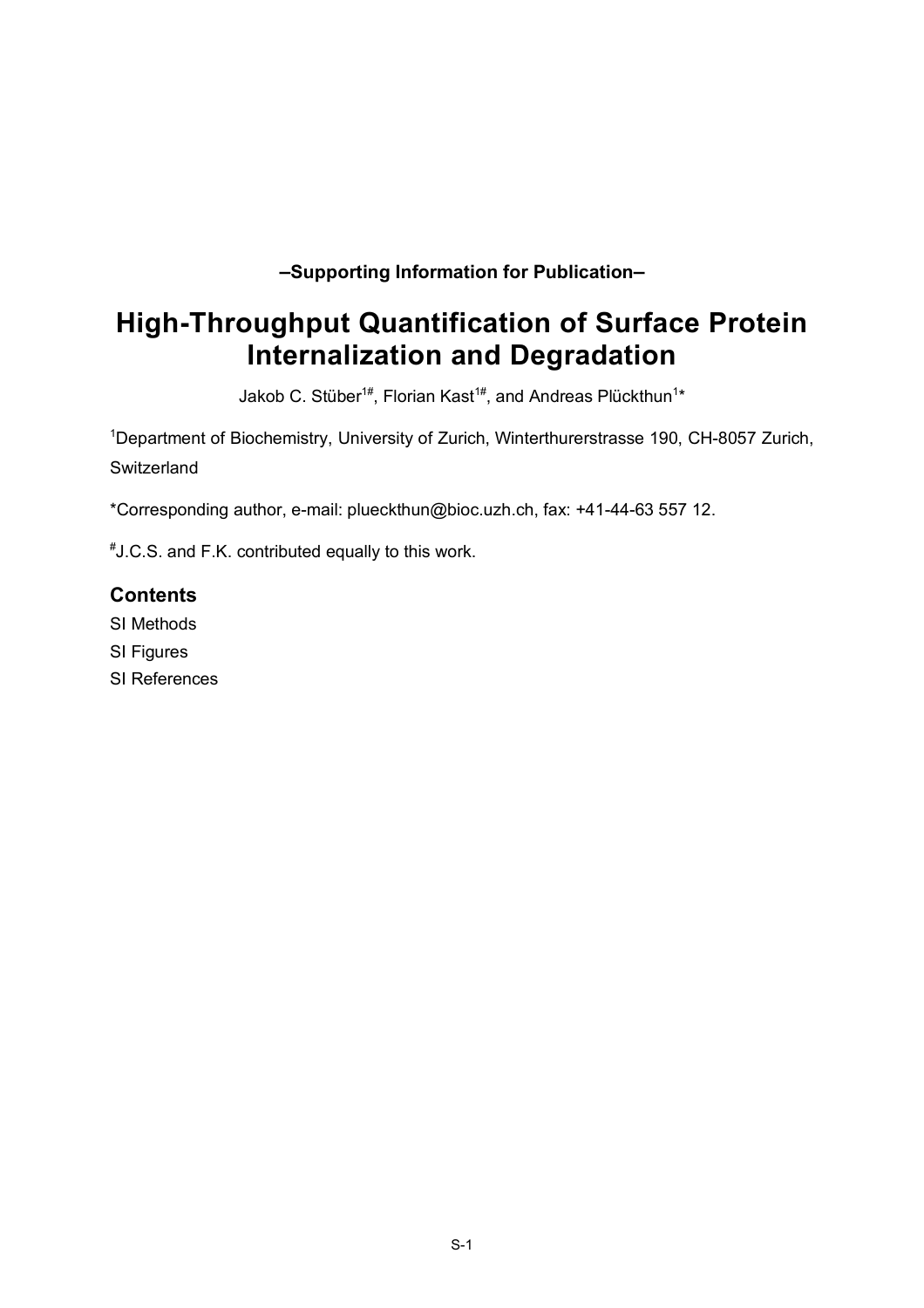# **SI Methods**

# *Generation of T-REx cell lines with the Flp-In system*

Stable cell lines for EGFR, HER2, and EpCAM were generated using the Flp-In T-REx system (Thermo Fisher, cat. no. K650001). In brief, we used PCR to amplify the coding sequences from plasmids containing EGFR (Addgene, cat. no. 11011), HER2 (Mammalian Gene Collection, GenBank accession number BC156755.1), and  $EpcAM<sup>1</sup>$ . Next, we inserted the amplicons into a modified version of the pcDNA5/FRT/TO plasmid (contained in the Flp-In T-REx kit), which contains an expression cassette in which the HaloTag7 (HT) is fused to the N-terminus of the protein of interest (POI), connected by a short glycine-serine linker, via standard cloning techniques.

Sub-confluent cultures of Flp-In T-REx 293 cells (Thermo Fisher, cat. no. R78007) were transfected with pcDNA5/FRT/TO-derived plasmids, encoding the HT-POI fusions, and the Flp recombinase vector pOG44 (included in the Flp-In TREx kit), using TransIT-293 (Mirus Bio, cat. no. 2700) according to the instructions by the manufacturers. Stable clones were selected by 150  $\mu$ g m $^{-1}$  hygromycin B. Single clones were isolated, expanded, and analyzed for inducible expression of the HT-POI fusion to obtain stable HEK-TREx\_HT-POI cell lines (Figure S-1).

### *Detailed protocol for high-throughput treatment, labeling, and flow cytometry*

Note: For items considered critical supplier information is provided.

#### *General cell culture*

Culture HEK-TREx\_HT-POI (protein of interest) cell lines in Dulbecco's Modified Eagle Medium (DMEM, Sigma, cat. no. D6429) supplemented with 10% "tetracycline free" fetal calf serum (Bioconcept, cat. no. 2-01F28-I), 1% (v/v) penicillin-streptomycin solution (Sigma-Aldrich, cat. no. P0781), and 150  $\mu$ g ml<sup>-1</sup> hygromycin B (Invitrogen, cat. no. 10687-10).

CAUTION: Hygromycin B is hazardous to health and corrosive. Perform all handling and disposal of biological materials according to the regulations of your institution.

#### *Reagents and materials*

- All treatment agents to be studied
- Dulbecco's phosphate buffered saline (DPBS)
- PBSA: DPBS supplemented with  $0.1\%$  (w/v) NaN<sub>3</sub> (can be stored for several weeks at 4  $^{\circ}$ C)

CAUTION: NaN3 is highly toxic, hazardous to health, dangerous for the environment, and capable of forming explosive hydrazoic acid in acidic solution. Handle solutions with special care and dispose waste according to regulations of your institution.

- PBSBA: PBSA supplemented with 1% (w/v) bovine serum albumin (can be stored for several weeks at 4 °C)
- 4% (w/v) paraformaldehyde (PFA) dissolved in DPBS (stored at -20 °C)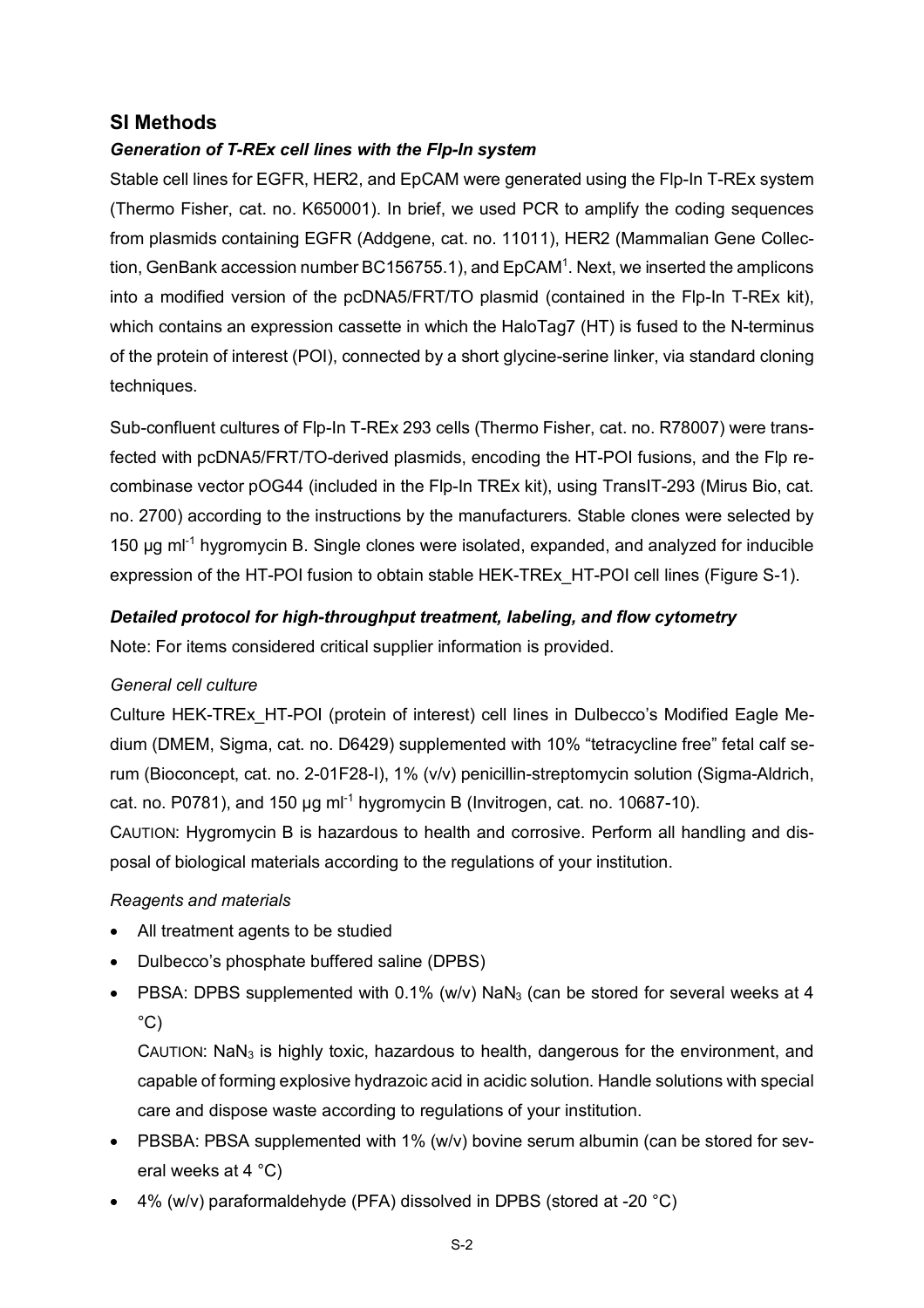CAUTION: Formaldehyde is hazardous to health, corrosive, and flammable. Handle with special care and dispose waste according to regulations of your institution.

- V-bottom propylene 96-well plates (cat. no. 651201, Greiner Bio-One)
- Deep well plates (Thermo Fisher, cat. no. AB-0661)
- Trypsin-EDTA solution
- Complete medium (see above)
- HTL-TMR (Promega, cat. no. G8252) and HTL-AF660 (Promega, cat. no. G8472)
- Fixable Aqua Dead Cell Stain Kit (Thermo Fisher, L34966). Alternatively, another dead cell stain may be chosen to be detected in another, non-interfering channel, depending on the available lasers and filter sets of the flow cytometry instrument at your disposal
- Tissue culture 96-well plate
- Doxycycline hyclate<sup>1</sup> (Applichem, cat. no. A2951.0005) dissolved in ultrapure water to yield a 1 mg m $^{-1}$  stock solution (stored at -20  $^{\circ}$ C)
- Multichannel pipette reagent reservoirs
- Microplate cover film

#### *Equipment*

- Tissue culture incubator with  $CO<sub>2</sub>$  control
- Multichannel pipette (8 or 12 channels)
- Laboratory centrifuge with inserts suitable for 96-well plates
- Microplate shaker
- Bright-field microscope
- Flow cytometer with high-throughput sample loader (e.g., LSR II Fortessa (BD)) and lasers and filter sets to record the signals of HTL-TMR (e.g., ex. 561 nm and 586/15 nm filter), HTL-AF660 (e.g., ex. 640 nm and 670/14 nm filter), and Aqua fixable dead cell stain (e.g., ex. 405 nm and 525/50 nm filter) or another non-interfering dead cell stain

# *Day 1: Cell seeding*

Harvest HEK-TREx\_HT-POI cells by trypsinization. Seed 100 µl per well of a 2⋅10<sup>5</sup> ml<sup>-1</sup> cell solution into 96-well tissue culture plate. When creating the layout of your plate include 3 control conditions not treated by any agent in duplicates or triplicates for rescaling into true relative abundances (see below): Non-labeled cells, single-labeled cells (HTL-TMR only), and doublelabeled cells. Allow at least 18 h for the cells to adhere fully to the plate before inducing expression of HT-POI.

 $1$  Hyclate is an abbreviation for hydrochloride hemiethanolate hemihydrate, which means that each molecule of doxycycline comes with 1·HCl and 0.5·CH<sub>3</sub>CH<sub>2</sub>OH and 0.5⋅H<sub>2</sub>O in the crystal.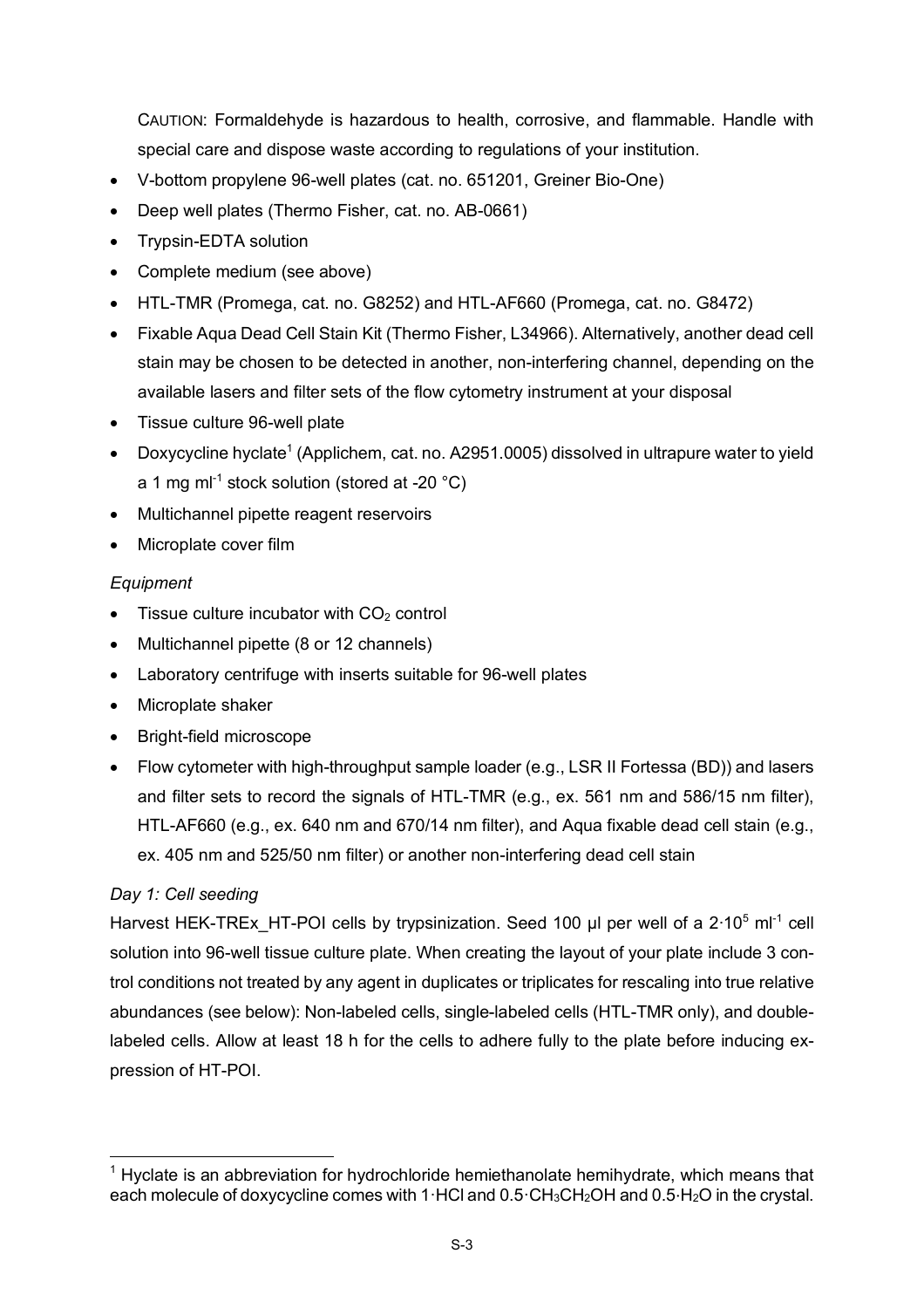#### *Day 2: Induction*

Induce HT-POI expression by addition of 50 µl of a 3-fold (3 µg ml-1) doxycycline stock in complete medium to all wells. After induction, allow at least 12 h for surface POI level to reach a steady state.

#### *Day 3–4: Treatment*

Using a sterile (deep) multi-well plate, prepare a master plate containing 4-fold stocks of treatment agents for treatment, preferably diluted in DPBS or serum-free medium and cover the plate. Treat respective wells by addition of 50 µl of the 4-fold stock, adding DPBS or serumfree medium to the control wells. We consider 1-24 h to be suitable treatment times to be investigated by this assay.

#### *Day 4: Labeling and fixation*

- 1. Prior to completion of the desired treatment times, thaw HTL-TMR, HTL-AF660, and PFA at room temperature.
- 2. Equilibrate trypsin, complete medium, and DPBS at 37 °C.
- 3. Prepare a master plate (depending on your plate layout in deep well plates) containing a 9-fold stock solution of HTL-AF660 (3600 nM) and a 10-fold HTL-TMR stock (2500 nM) in DPBS in the respective positions and cover the plate with microplate cover film or laboratory tape.
- 4. After completion of the desired treatment times, add 25 µl of the 9-fold HTL-AF660 solution to the respective wells for a final concentration of 400 nM and incubate for 15 min at 37 °C.
- 5. Thaw the fixable dead cell stain and DMSO at room temperature.
- 6. Add 25 µl of the 10-fold HTL-TMR solution to the respective wells for a final concentration of 250 nM and a total volume of 250 µl, and incubate for 15 min at 37 °C.
- 7. Prepare fixable dead cell staining solution in DPBS in a master plate, according to the instructions of the manufacturer.
- 8. Centrifuge plate(s) for 1 min at 800×g, remove the buffer by inverting the plate swiftly above a suitable liquid waste container, and add 250 µl DPBS. Repeat once, for a total of two wash cycles.
- 9. Centrifuge plate(s) for 1 min at 800×g, remove the buffer by inverting the plate swiftly above a suitable liquid waste container, and add 150 µl trypsin-EDTA per well. Incubate at 37 °C and occasionally gently rock the plate until complete cell detachment can be observed (typically, 10-15 min) in the bright field microscope.
- 10. Add 100 µl of complete medium per well to quench trypsin in all wells.
- 11. Using fresh tips per row (or column, respectively), re-suspend the cells by pipetting up and down 10 times and transfer the cell suspension to V-bottom plates.
- 12. Centrifuge plate(s) for 1 min at 800×g, remove the buffer by inverting the plate swiftly above a suitable liquid waste container, and add 200 µl DPBS per well.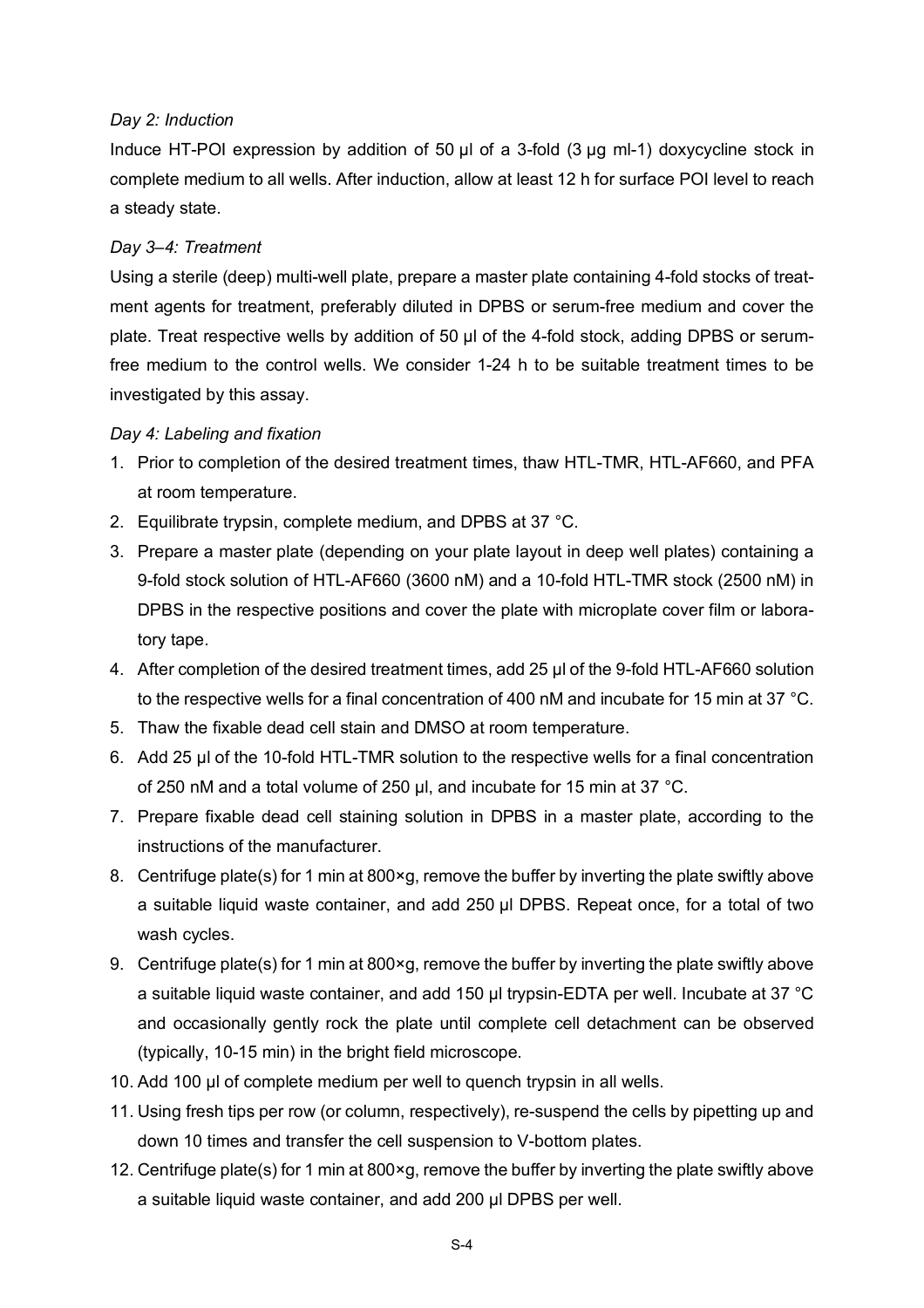- 13. Centrifuge plate(s) for 1 min at 800×g, remove the buffer by inverting the plate swiftly above a suitable liquid waste container, and add 100 µl per well of the fixable dead cell stain. Incubate for 30 min at room temperature.
- 14. Centrifuge plate(s) for 1 min at 800×g, remove the buffer by inverting the plate swiftly above a suitable liquid waste container, and add 200 µl DPBS per well.
- 15. Centrifuge plate(s) for 1 min at 800×g, remove the buffer by inverting the plate swiftly above a suitable liquid waste container, and add 200 µl 4% PFA per well. Re-suspend the cells by shaking for 10–30 s on a microplate shaker at  $\sim 800$  min<sup>-1</sup> and incubate for 20 min at room temperature.
- 16. Centrifuge plate(s) for 1 min at 800×g, remove the buffer by inverting the plate swiftly above a suitable liquid waste container, and add 200 µl PBSBA per well.
- 17. Centrifuge plate(s) for 1 min at 800×g, remove the buffer by inverting the plate swiftly above a suitable liquid waste container, and add 200 µl PBSA per well. Re-suspend the cells by shaking for 10–30 s on a microplate shaker at ~800 min<sup>-1</sup>. Cover the plate with microplate sealing film. The plates can be stored for several days at 4 °C until analyzed by flow cytometry.

#### *Day 4 or later: Flow cytometry*

Measure the samples according to the operating procedures for use of the flow cytometer including the high-throughput sampler provided by your institution. Depending on the cell concentration and your instrument, measurement parameters need to be adjusted. We recommend five mixing cycles with a mixing volume of 100  $\mu$ l, a mixing speed of 250  $\mu$ l s<sup>-1</sup>, and a measurement flow of 3  $\mu$ l s<sup>-1</sup> as starting values. Using the control samples and small (e.g., 10 µl) sample volumes, adjust the instrument such that a significantly increased TMR signal (due to strong internalization) is well within the dynamic range. In a dead cell-stain-vs.-forward scatter (area) plot, draw a gate around the dead cell-stain negative cell population, excluding debris at lower forward scatter values. Furthermore, gate the obtained population for singlets in a forward scatter area-vs.-forward scatter height plot. We typically record  $10<sup>3</sup>$  (minimum) to  $10<sup>4</sup>$  cells in the singlet gate per well from 50  $\mu$ l sample volume or less.

#### *Data scaling*

Since the detection efficiency of the flow cytometry instrument in the channels for AF660 and TMR is different, the data have to be scaled in order to obtain relative abundances. Only then surface protein (detected in the AF660 channel) and internal protein (detected in the TMR channel) can be properly compared. To this end, a control sample *(utr.,s.)* is used in which the first (HTL-AF660-labeling) step is omitted. Thus, all (surface and internal) HaloTag molecules will react with HTL-TMR in this "single" (s.) labeling procedure (Figure 1(a)). Mean fluorescence intensities (*MFI)* of typically 1000-10,000 cells were calculated. For the TMR channel,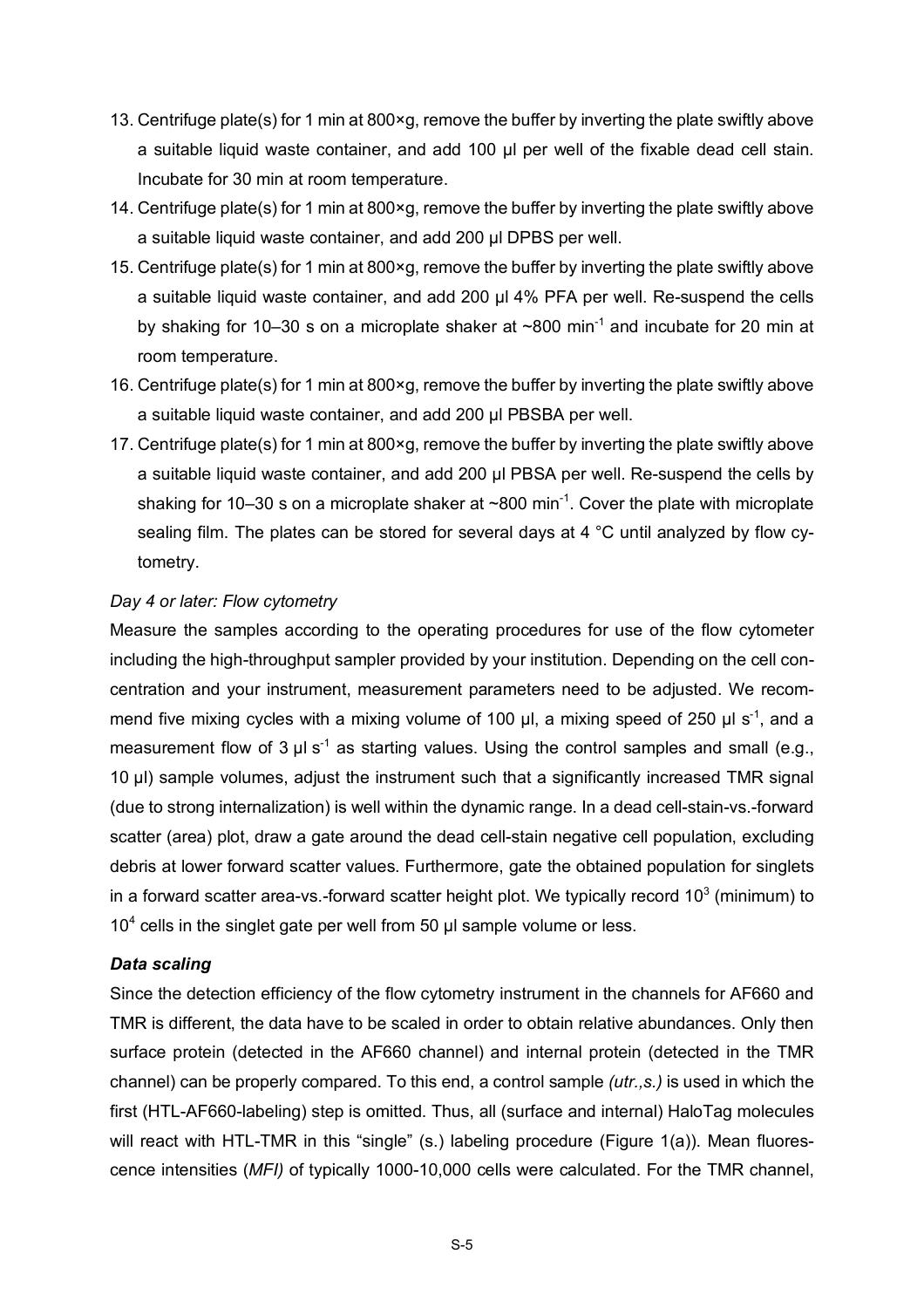the normalized (feature-scaled) signal S<sub>TMR</sub> of any sample is obtained by relating it to a singlelabeled untreated control sample *(utr.,s.),* with the background subtracted from both of them:

$$
S_{\text{TMR}}(\text{sample}) = \frac{MFI_{\text{TMR}}(\text{sample}) - MFI_{\text{TMR}}(\text{utr.,unlab.})}{MFI_{\text{TMR}}(\text{utr.,s.}) - MFI_{\text{TMR}}(\text{utr.,unlab.})}
$$
(eq. S1),

where *utr., unlab.* represents an untreated, unlabeled control (which shows only autofluorescence).

For the double labeling ("d.", Figure 1(a)), the first, surface-labeling step with cell-impermeable dye is virtually complete, i.e., almost all reactive HaloTag enzymes at the surface are conjugated to a HTL-AF660 molecule after 15-20 min (Figure 1(b), compare raw signals of surface stain only with the double stain). We can thus define the normalized surface signal S<sub>AF660</sub> in an analogous way:

$$
S_{\text{AF660}}(\text{sample}) = \frac{MFI_{\text{AF660}}(\text{sample}) - MFI_{\text{AF660}}(\text{utr.,unlab.})}{MFI_{\text{AF660}}(\text{utr.,d.}) - MFI_{\text{AF660}}(\text{utr.,unlab.})}
$$
(eq. S2).

Since internal receptor cannot be stained by HTL-AF660, even if only this dye was used in a single-stain procedure, the S<sub>AF660</sub> signal of any sample can be related to the surface signal from a double-labeled control (*utr.,d.*): the difference from the single to the double labeling procedure in the TMR channel,  $\Delta S$ <sub>TMR</sub>, corresponds exactly to the number of molecules blocked by the first, surface-specific step. This number of molecules is also reflected by the signal in the AF660 channel in the same double labeling experiment:

$$
\Delta S_{\text{TMR}} = S_{\text{TMR}}(\text{utr.s.}) - S_{\text{TMR}}(\text{utr., d.}) = S_{\text{AF660, scaled}}(\text{utr., d.})
$$
 (eq. S3).

A correction factor  $C_A$  relates the measured intensity  $S_{AF660}$ (utr.,d.) (which is recorded in the AF660 channel) to  $S_{AF660, scaled}$ (utr.,d.) (which is in the scale of the TMR channel):

$$
S_{\text{AF660,scaled}}(\text{utr.,d.}) = S_{\text{AF660}}(\text{utr.,d.}) \times C_{\text{A}} \tag{eq. S4}
$$

*C*<sup>A</sup> can be calculated using signals from single-labeled and double-labeled, untreated cells according to

$$
C_{A} = \frac{S_{\text{TMR}}(\text{utr.,s.}) - S_{\text{TMR}}(\text{utr.,d.})}{S_{\text{AF660}}(\text{utr.,d.})} = \frac{100\% - S_{\text{TMR}}(\text{utr.,d.})}{S_{\text{AF660}}(\text{utr.,d.})}
$$
(eq. S5),

where we considered that the TMR signal of single-labeled, untreated cells was scaled to 100% using eq. S1 before. This allows to correct the signals recorded in the AF660 channel for all treated samples according to:

$$
S_{\text{AF660,scaled}}(\text{tre.,d.}) = C_{\text{A}} \times S_{\text{AF660}}(\text{tre.,d.}) \tag{eq. S6}
$$

Consequently, for a double-labeled, treated sample,  $S_{TMR}(tre., d.)$  and  $S_{AF660, scaled}(tre., d.)$  truly represent the abundance of internal and surface protein, respectively, and the sum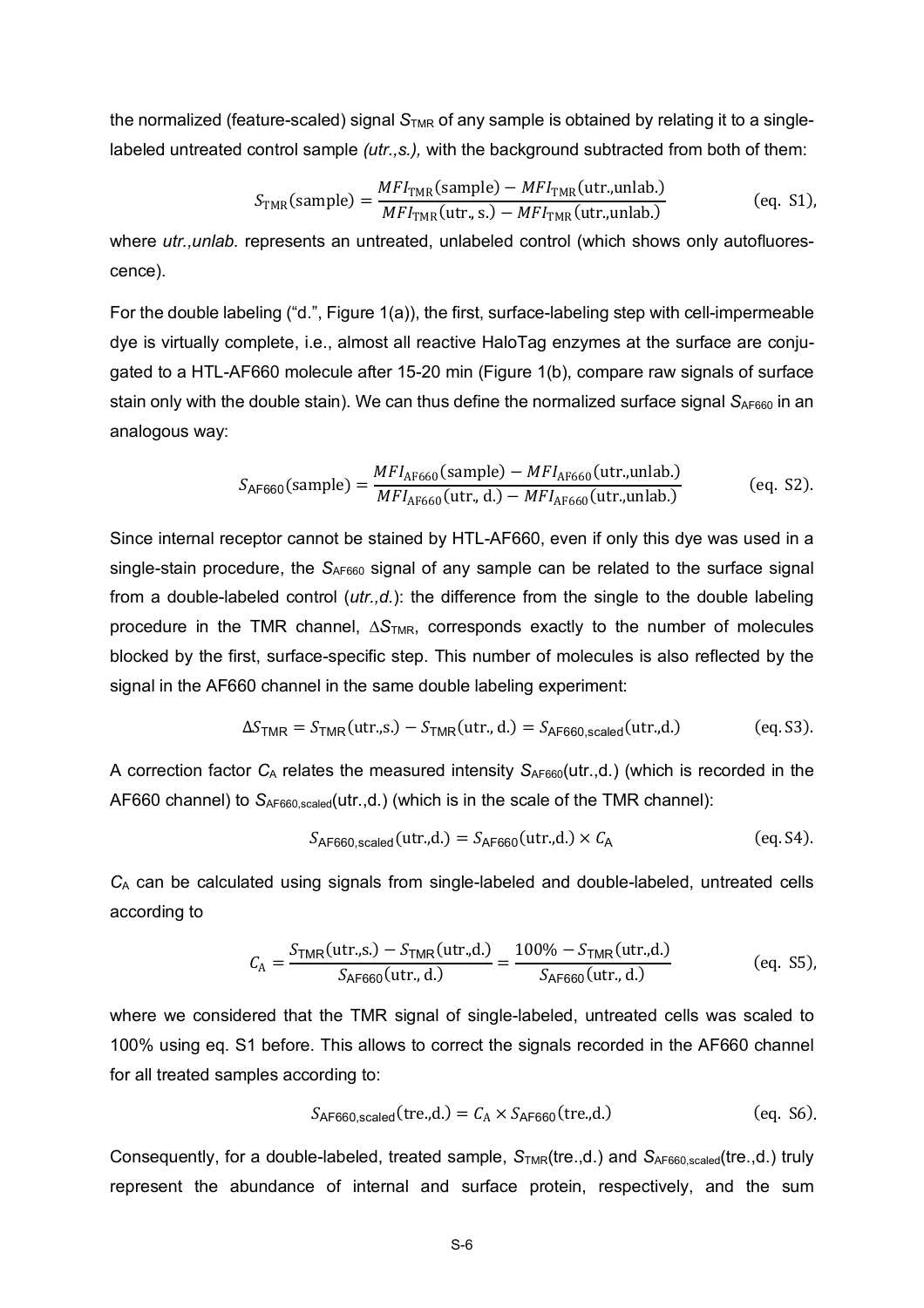S<sub>AF660,scaled</sub>(tre.,d.)+S<sub>TMR</sub>(tre.,d.) represents the amount of total protein, always relative to an untreated control sample.

#### *Data processing*

Mean fluorescence values gated of live, singlet cells were obtained using FlowJo 10.4 (FlowJo), and scaled using MATLAB R2017b (MathWorks) or Excel 2016 (Microsoft) as described above. Data were plotted with Prism 6.07 (GraphPad).

#### *Microscopy*

100 µl of cell suspension were transferred into glass-bottom µ-slides (Ibidi, cat. no. 80827), 100 µl DPBS was added and the slide gently rocked. On a SP5 confocal laser scanning microscope (Leica), at least three images per condition were recorded.

#### *Comparison with conventional protocols for surface protein quantification*

To compare SPIDA with conventional methods of measuring surface protein levels, HEK-TREx\_HT-EGFR cells were treated with EGF, and HEK-TREx\_HT-HER2 cells with GA for the indicated times. Afterwards, SPIDA was performed as described above; however, for this comparison an inactivation step was included to prevent further receptor internalization, through which surface receptor levels would appear too high, due to the slower binding of the fluorescently labeled affinity reagents used for the conventional protocol. Cells were thus first washed once with 250 µl PBSA50D (Dulbecco's PBS supplemented with 50 mM sodium azide (Sigma-Aldrich, cat. no. 71290) and 10 mM 2-deoxy-D-glucose (Sigma-Aldrich, cat. no. D8375)), and then incubated for 1 h in 250 µl fresh PBSA50D at 37 °C for inactivation. For detection by the conventional method, the two sequential labeling steps in SPIDA were replaced by a single incubation for 30 min with fluorescently labeled affinity reagents. Surface-localized EGFR was detected using a fluorescently labeled antibody (anti-EGFR (clone ICR10) FITC conjugate, Abcam, cat. no. ab11400) diluted 1:100 (v/v); surface-localized HER2 was detected using a single-cysteine variant of affibody ZHER2 (ref. 2), which had been coupled in-house to DY647- P1 maleimide (Dyomics, cat. no. 649P1-03) according to a previously published protocol<sup>3</sup>.

#### *Western blots*

Cells were seeded at a density of  $\sim$ 18 000 cm<sup>-2</sup> in DMEM supplemented with 10% "tetracycline free" fetal calf serum (Bioconcept, cat. no. 2-01F28-I), 1% (v/v) penicillin-streptomycin solution, and 150  $\mu$ g ml<sup>-1</sup> hygromycin B. After 24 h, gene expression was induced by addition of doxycycline  $(1 \mu g \text{ ml}^{-1})$ . The next day, the supernatant was discarded and cells were washed once with Dulbecco's PBS (DPBS). Subsequently, cells were scraped in DPBS and thereafter lysed in DPBS supplemented with 1% (v/v) Triton X-100. Cleared lysates were analyzed for protein content by a BCA assay. Samples were equalized in protein content with DPBS and separated by reducing 4-20% SDS-PAGE, and subsequently blotted onto PVDF-FL membranes (Milli-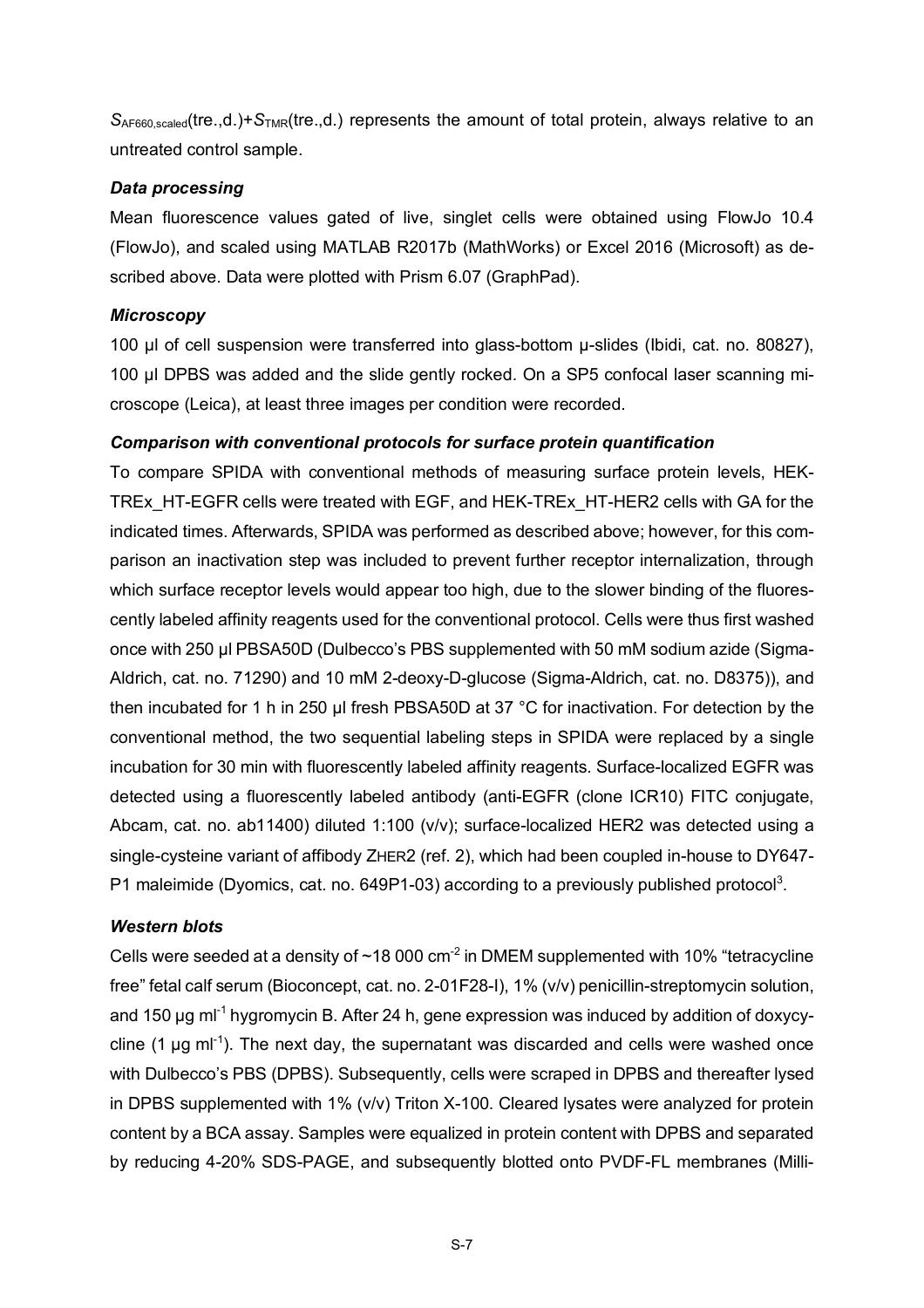pore, cat. no. IPFL00010) using a wet blotting protocol. Casein-blocked membranes were incubated overnight at 4°C with indicated antibodies (EGFR and phospho-EGFR, both Cell Signaling Technology, cat. no. 4267 and 4404; HER2, Merck, cat. no. OP15; EpCAM, Cell Signaling Technology, cat. no. 2626; GAPDH, Santa Cruz, cat. no. sc-32233) diluted in PBS-TC (DPBS supplemented with casein and 0.05% (v/v) Tween-20). After washing with PBS-TC, the membranes were incubated with secondary antibodies labeled for near-infrared detection (anti-mouse, Rockland Immunochemicals, cat. no. 610-732-124; anti-rabbit, Invitrogen, cat. no. A21076) for a further two hours. Finally, after washing membranes three more times with PBS-TC, fluorescence intensities were detected at 700 and 800 nm on an Odyssey imaging system (LI-COR Biosciences).

#### *Proliferation assay*

HEK-TREx\_HT-HER2 cells were seeded in 96-well plates at a density of 5000 cells per well, and induced on the following day with doxycycline added to a final concentration of 1  $\mu$ g ml<sup>-1</sup>. One day later, cells were treated with 100 nM of trastuzumab (TZB), pertuzumab (PZB) and DARPin 6-L4-G as well as sterile DPBS as carrier control. Four days later, proliferation was measured with a Cell Proliferation XTT Kit (NeoFroxx, cat. no. 1167TT000) according to the manufacturer's instructions, and treated samples were normalized to untreated control wells.

#### *Agents for treatment*

DARPins and derived multivalent formats were expressed and purified as previously described<sup>4-6</sup>. Geldanamycin (GA; Sigma, cat. no. SML1278), phorbol 12-myristate 13-acetate (PMA; Sigma, cat. no. P8139), mAb 225 (Ab-3; Calbiochem, cat. no. GR13L), H11 (Thermo Fisher, cat. no. MA5-13070), and MG-132 (Merck Millipore, cat. no. 474787) were diluted in DPBS, and EGF (Sigma, cat. no. E9644) was diluted in DPBS supplemented with 0.1% (w/v) bovine serum albumin freshly for each treatment time point, in tubes with reduced protein binding (Eppendorf, cat. no. 0030108094). TZB (Trastuzumab/Herceptin) was obtained from Kantonsapotheke Zürich. PZB (Pertuzumab/Perjeta) was a kind gift from Prof. Uwe Zangemeister-Wittke. The TZB-39s<sup>7</sup> antibody fusion was expressed from a multi-promoter plasmid derived from a pYMex10 vector. Antibodies were produced and purified as reported $8$ .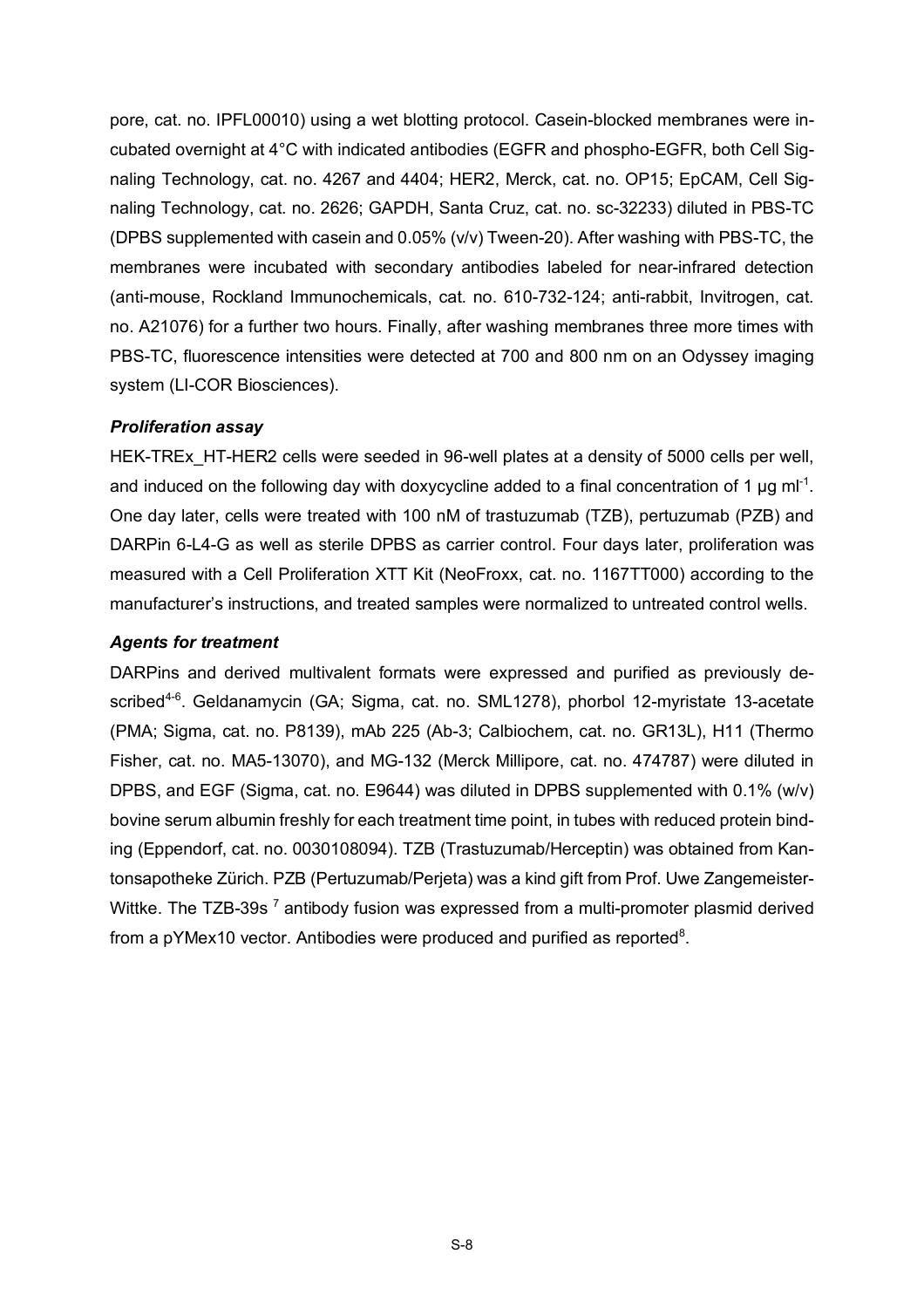# **SI Figures**



Figure S-1. Inducible expression and specific labeling of HaloTag fusions with the protein of interest (HT-POI fusions). (a) HT-HER2 expression is strongly induced by doxycycline. Nonspecific labeling of an irrelevant control tag by HTL-AF660 or background proteins is virtually absent under the chosen conditions. (b) Similar results are obtained for HT-EpCAM and HT-EGFR. (c) Western blots of cell extracts of single clones with antibodies specific for the fusion partner confirm induced expression of HaloTagged proteins.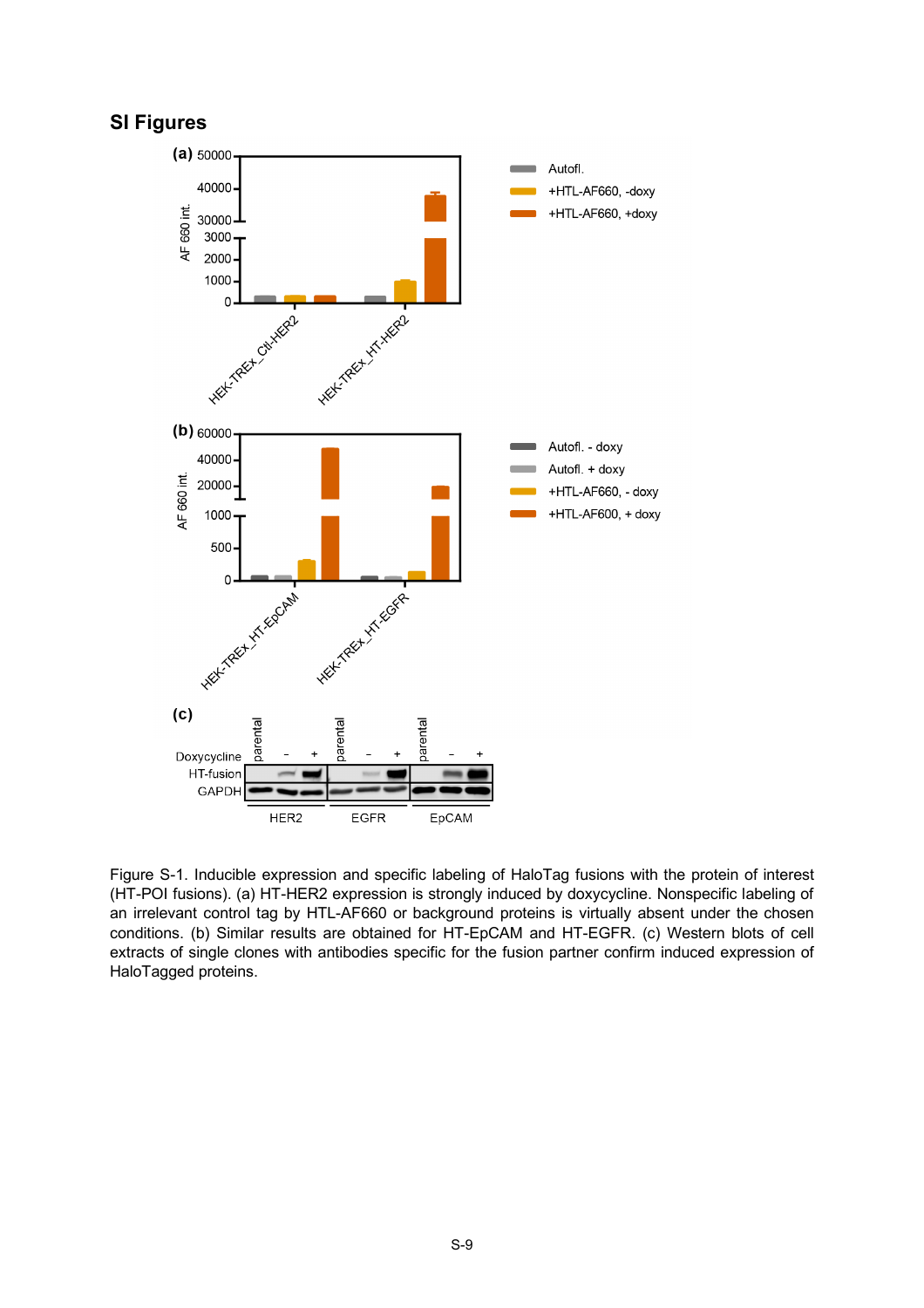

Figure S-2. Surface protein expression reaches a steady state 21 h after induction, which is maintained for at least until 48 h after induction. Fusion protein expression was induced in HEK-TREx\_HT-HER2 cells by addition of doxycycline (1 µg ml-1) at various time points and surface, internal and total protein levels was quantified using SPIDA.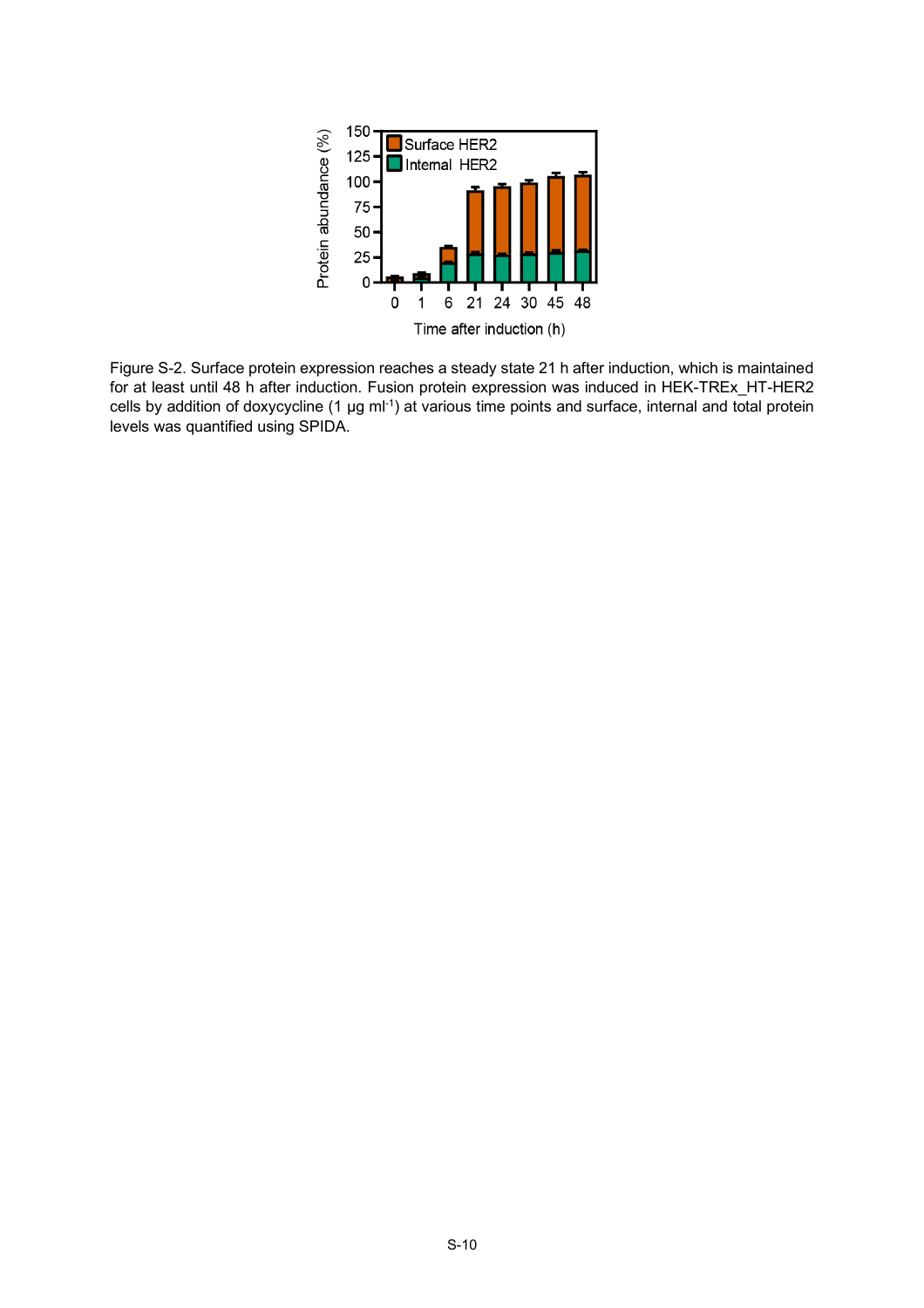

Figure S-3. Additional control treatments for HEK-TREx\_HT-EGFR cells. The EGF carrier solution (containing 0.1% (w/v) bovine serum albumin) is inert (a). HT-EGFR overexpressing cells are not affected by the biparatopic, HER2-binding DARPin 6L1G (b). Combination treatment with mAbs H11 and 225 (cf. Figure 3) significantly increases the fraction of dead (permeable) cells (c).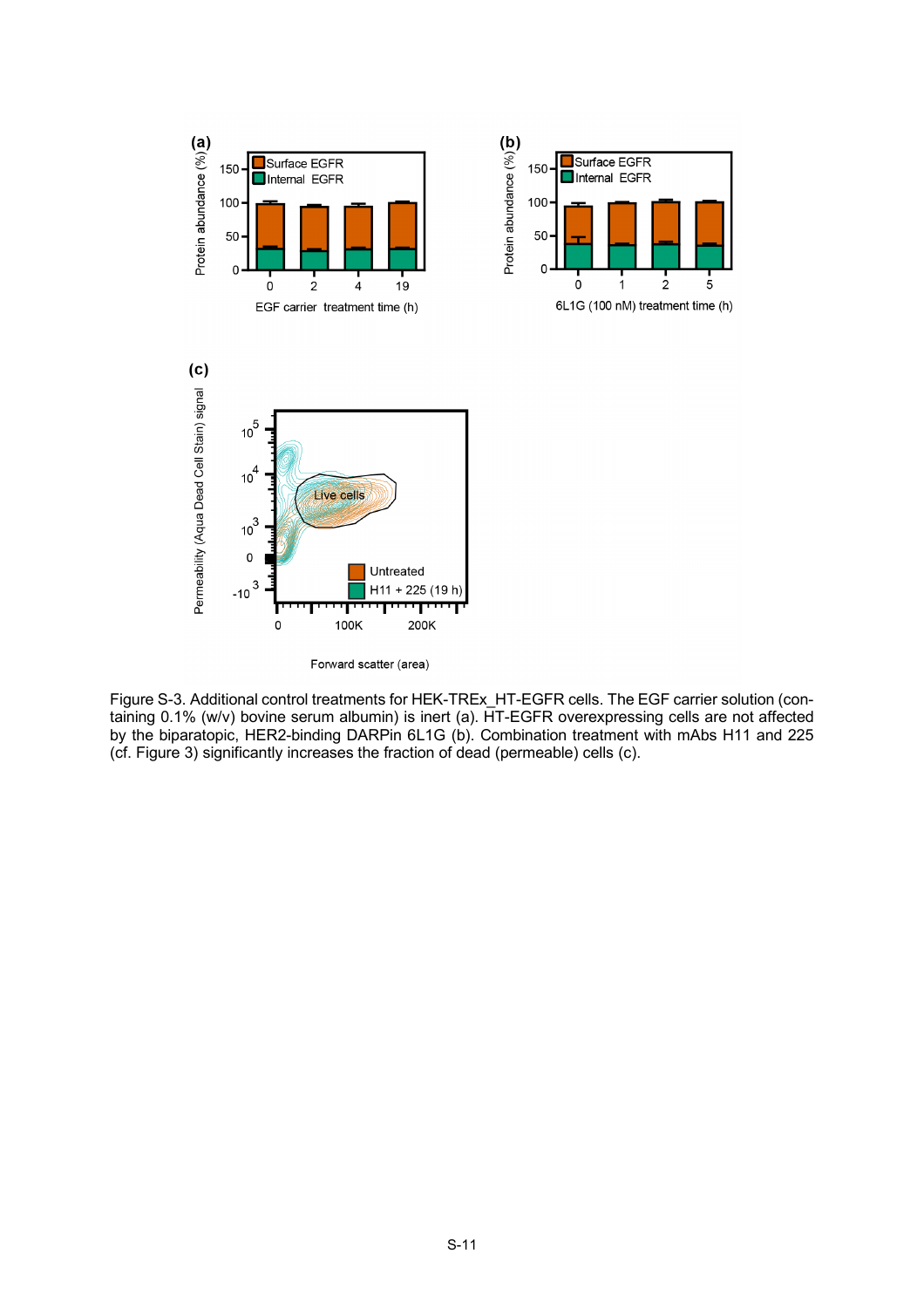

EGF (5 nM) + 6L1G (100 nM) treatment time (h)

Figure S-4. Internalization and degradation measurements for various control treatments on HEK-TREx\_HT-HER2 cells. Proteasome inhibitor MG-132 alone (a), antibodies PZB (b) and TZB (c), EGF (d), and EGF together with DARPin 6L1G (e) all do not significantly affect the HER2 distribution.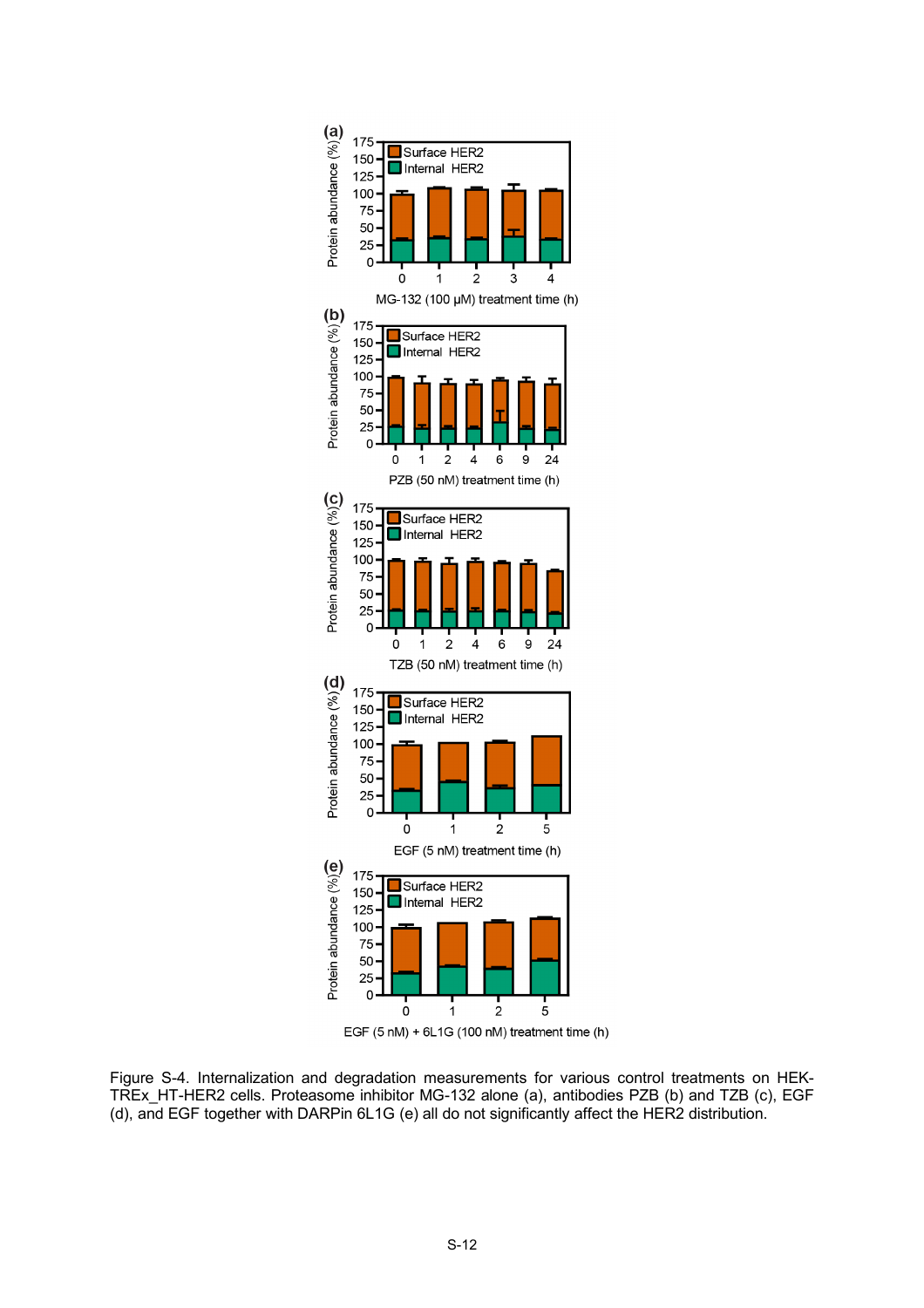

Figure S-5. Four-day proliferation assay in induced HEK-TREx\_HT-HER2 cells. The clinically relevant antibodies TZB and PZB show no effect, and viability of DARPin-treated cells is reduced only slightly, as HEK cells are not HER2-addicted.